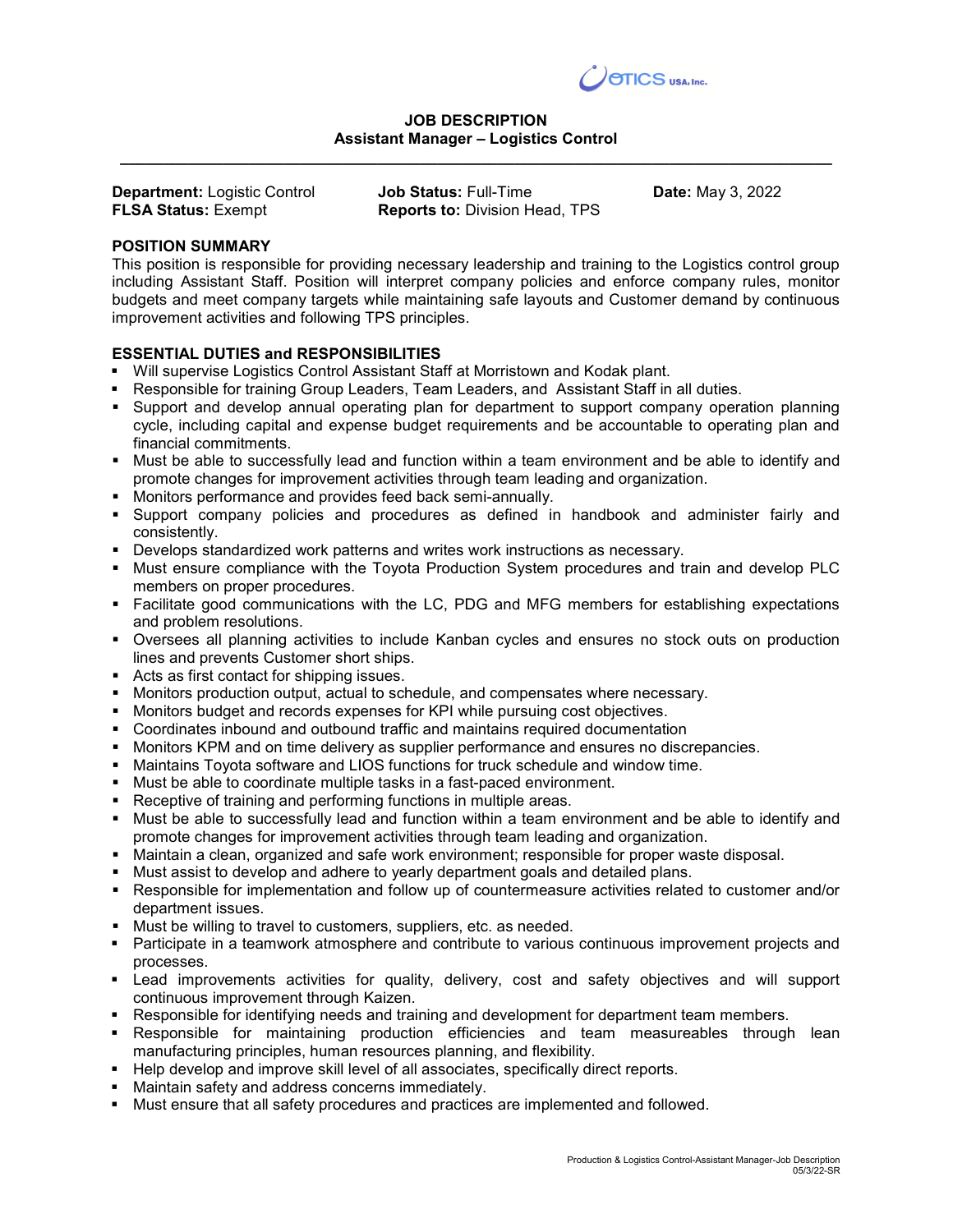- Responsible for proper waste disposal and any and all other activities associated with the Environmental Management System.
- Responsible for covering absences as necessary.
- Must complete all necessary production reporting and required paperwork.
- Recognize and define problems, collect data, and develop conclusions.
- Communicate effectively with others using both oral and written communication skills.
- \*\*This position will be predominantly assigned to the indicated shift, but must be able to work any shift and overtime as needed.
- Other duties as required.

## POSITION QUALIFICATIONS

- Must have supervisory knowledge in a manufacturing environment, preferably in Logistic control in an automotive industry.
- Must display leadership ability, able to influence others to perform their jobs effectively and to be responsible for making decisions.
- **Management Skills Ability to organize and direct oneself and effectively supervise others.**
- Motivation Ability to inspire oneself and others to reach a goal and/or perform to the best of their ability with good positive attitude.
- Technical Aptitude Ability to comprehend complex technical topics and specialized information. Must have general understanding of highly sophisticated equipment and software. General understanding of mechanical blueprints is preferred. Must be able to manipulate and analyze various forms of mathematical information and data.
- Must have understanding of quality assurance system.
- **Must have general understanding of production control in mass-production manufacturing.**
- Analytical Skills Ability to use thinking and reasoning to solve a problem. Must have solid problem solving skills using a variety of statistical and root cause tools.
- **Experience with lean production concepts and tools.**
- Positive attitude to support company policies and must be able to create and maintain a high-morale environment.
- Must be able to adapt to change in the workplace and demonstrate flexibility with new ideas and different environments.
- **Must be able to train others.**
- Accurate Ability to perform work accurately and thoroughly.
- Autonomy Ability to work independently with minimal supervision.
- Energetic Ability to work at a sustained pace and produce quality work.
- $\blacksquare$  Honesty / Integrity Ability to be truthful and be seen as credible in the workplace.
- Initiative Ability to make decisions or take actions to solve a problem or reach a goal.
- Organized Possessing the trait of being organized or following a systematic method of performing a task.
- **Presentation Skills Ability to effectively present information publicly.**
- **Problem Solving Ability to find a solution for or to deal pro-actively with work-related problems.**
- **Working Under Pressure Ability to complete assigned tasks under stressful situations.**
- Able to perform multiple tasks and prioritize duties as required.
- Must possess the ability to problem solve and troubleshoot and or use proven troubleshooting methods.
- Ability to calculate figures and amounts using whole numbers and decimals.
- **Must be able to use mathematic principles in solving business equations.**
- Ability to read and follow work instructions, procedures and policies.
- Work on layout and space by electronic and visual methods.

# **EDUCATION**

High School Diploma or GED required. Experience in high volume manufacturing in the automotive industry preferred. This job requires a high degree of organization and multi-task abilities.

## EXPERIENCE

Must have prior experience in high volume manufacturing, preferably in the automotive industry. Must